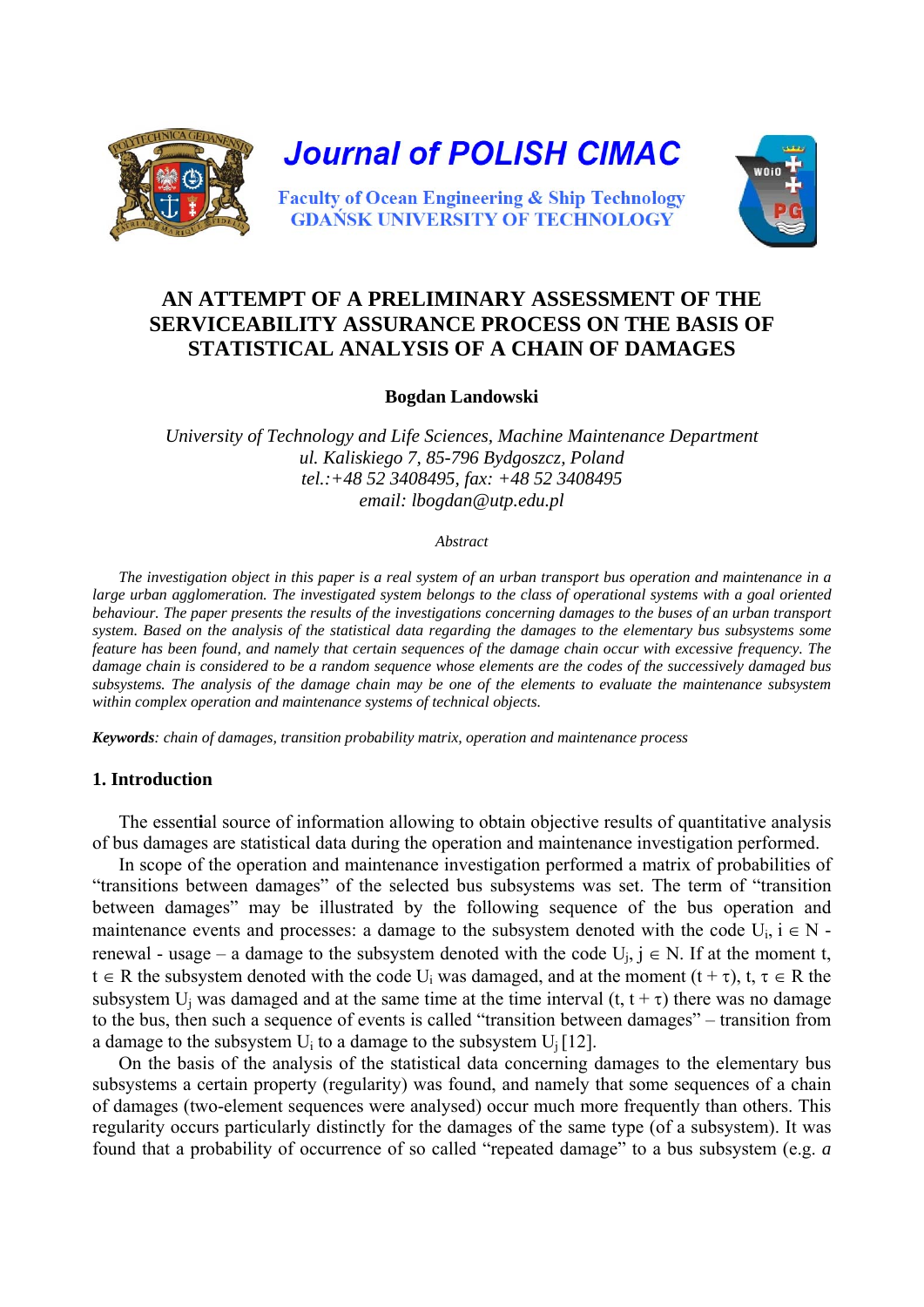*damage to the steering system* - renewal – usage - *damage to the steering system*) is much more frequent (sometimes by two times) than statistical frequency of its damages.

The analysis of a chain of damages may be the ground to assess efficiency of the maintenance subsystem staff.

## **2. Investigation object**

The investigation object in this paper is a real system of an urban transport bus operation and maintenance in a large urban agglomeration. The investigated system belongs to the class of operational systems with a goal oriented behaviour. Controlling the processes being performed in that system enables to achieve the planned goals. It is a complex system operating within a specific environment. For the needs of this work the system complexity is understood as a feature of a system consisting of many subsystems, which in turn may be considered as complex systems. Assurance of serviceability state for the means of transport being used is executed by the maintenance subsystem.

Four subsets of vehicles belonging to a set of vehicles being used in the investigation object were investigated. A vehicle subset is determined by the vehicle make and type. The individual subsets represent respectively the following vehicle types: Ikarus 280.70 (subset 1 P1), Jelcz 181 MB (P2), Volvo B10 LA (P3), Volvo B10 MA (P4). The vehicles were selected in such a way to have vehicles with similar usable potential in the individual subsets. It was assumed that from the point of view of the analysed feature for the investigation purposes the vehicles belonging to the specific subset constitute a set of homogenous objects. The investigation period covered two years. Each group of the vehicles consisted of 15 buses. All the investigated busses performed transport tasks on daily basis for the full period of two years. The investigations of the selected buses being operated and maintained in the investigation object were performed by means of a passive experiment. Observation of the process was performed under normal bus usage conditions, it means during passenger transportation according to the timetable of the buses selected for the investigations.

A bus as a complex technical object consisting of the elements forming distinguishable systems, assemblies and subassemblies, according to the rigors of the system method were treated as a technical system and were divided into subsystems.

Eleven main bus systems were distinguished at the first division level.

The following bus systems were distinguished:

- UK steering system
- UZ suspension system
- UE electric installation
- UW body
- UN drive system
- UJ wheels and steering system
- UO feed system
- UC cooling system
- UP pneumatic system
- US engine
- UH braking system

In order to simplify description, the following denotations were used hereafter: The UK system is denoted with the code  $U_1$ , while the remaining systems respectively with  $U_i$ ,  $i=2,3...11$ .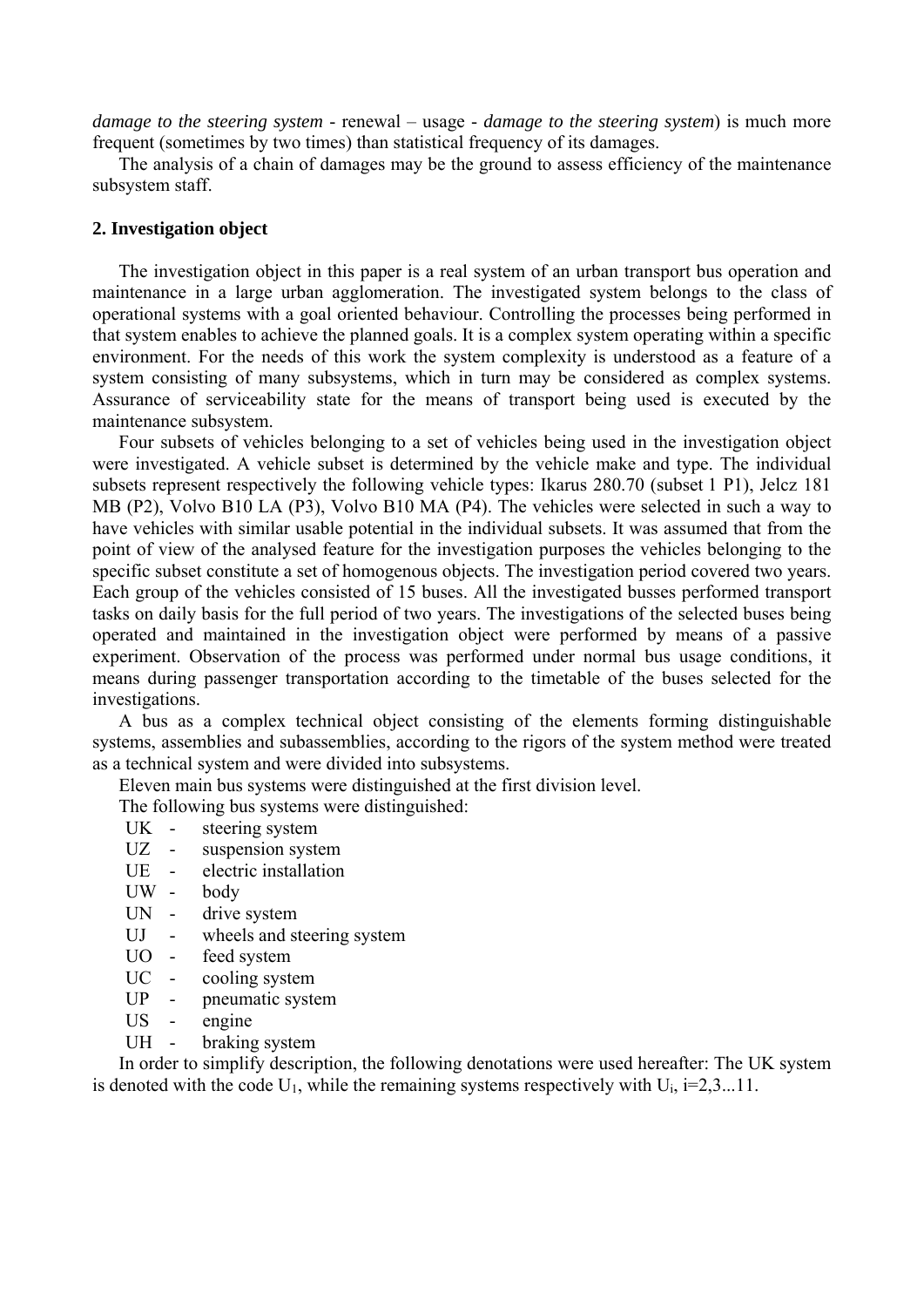### **3. Chain of damages**

A chain of damages is understood as a random sequence, the elements of which are the codes of consecutively damaged subsystems of a technical object TO. However, if at the moment t,  $t \in R$ there was the m-th damage to the TO, and the damaged subsystem is a system (an element) denoted with the code U<sub>i</sub>,  $i \in N$  and at the moment  $(t + \tau)$ ,  $t, \tau \in R$  there was a damage to the subsystem  $U_i$ ,  $j \in N$  and at the same time in the time interval  $(t, t + \tau)$  there was not damage to the TO, then such a sequence of events is called a one step transition between damages – transition from a damage to the subsystem  $U_i$  to a damage to the subsystem  $U_i$ . From the above statement it results that at the moment  $(t + \tau)$  a damage to the subsystem U<sub>i</sub> is  $(m+1)$ -th damage to the TO. By using the following denotations:

| $U_i$                 | - code of the damaged elementary subsystem of the TO, $i = 1, 2, , k$ ,                |
|-----------------------|----------------------------------------------------------------------------------------|
| $\mathbf{k}$          | - number of the elementary subsystems distinguished,                                   |
| $p_i = P(U_i)$        | - probability of occurrence of such an event that if there was a damage to a bus,      |
|                       | then the damaged subsystem of the TO is the subsystem denoted with the<br>code $U_i$ , |
| $p_{ii} = P(U_i/U_i)$ | - probability that the damaged subsystem of the TO is the subsystem denoted            |
|                       | with the code $U_i$ provided that the formerly damaged subsystem was the               |

 $m = 1, \dots, n$  - consecutive number of the damage,  $n \in N$ , it is possible to built a random process (chain)  $X(m) = U_j$ , where  $m = 1, 2, ..., n$ ,  $j = 1, 2, ..., k$ , with a finite set of states  $U = \{U_1, U_2, ..., U_k\}.$ 

subsystem  $U_i$ ,  $i, j = 1, 2, ..., k$ ,

Probability of transition of the chain  $X(m)$  from the state  $U_i$  to the state  $U_i$  in the n-th step is presented by the following relation:

$$
p_{ij}^{(n)} = P(X_n = U_j / X_{n-1} = U_i).
$$
 (1)

It was assumed that the transition probabilities  $p_{ij}^{(n)}$  do not depend on the number of the step n (the index (n) is omitted in the record hereafter).

The following relation was adopted as an estimator of the transition probability  $p_{ii}$ :

$$
\hat{p}_{ij} = n_{ij}/n_i, \ i, j = 1, 2, ..., k,
$$
\n(2)

where:

 $n_{ii}$  - number of such m,  $1 \le m \le n$ , that  $X_m = U_i$ ,  $X_{m+1} = U_i$  (number of the process transitions from the state  $U_i$  to the state  $U_i$ ,

 $=\sum_{j=1}$ k  $j=1$  $n_i = \sum n_{ij}$ .

All the chain transition probabilities  $X(m)$  may be formulated together in the form of the matrix P as follows:

$$
P=[p_{ij}]=\begin{bmatrix}p_{11} & p_{12} & \dots & p_{1k} \\ p_{21} & p_{22} & \dots & p_{2k} \\ \dots & \dots & \dots & \dots \\ p_{k1} & p_{k2} & \dots & p_{kk}\end{bmatrix}
$$
 i,j = 1, 2, ..., k. (3)

The probabilities occurring in the individual lines of the matrix P meet the following condition: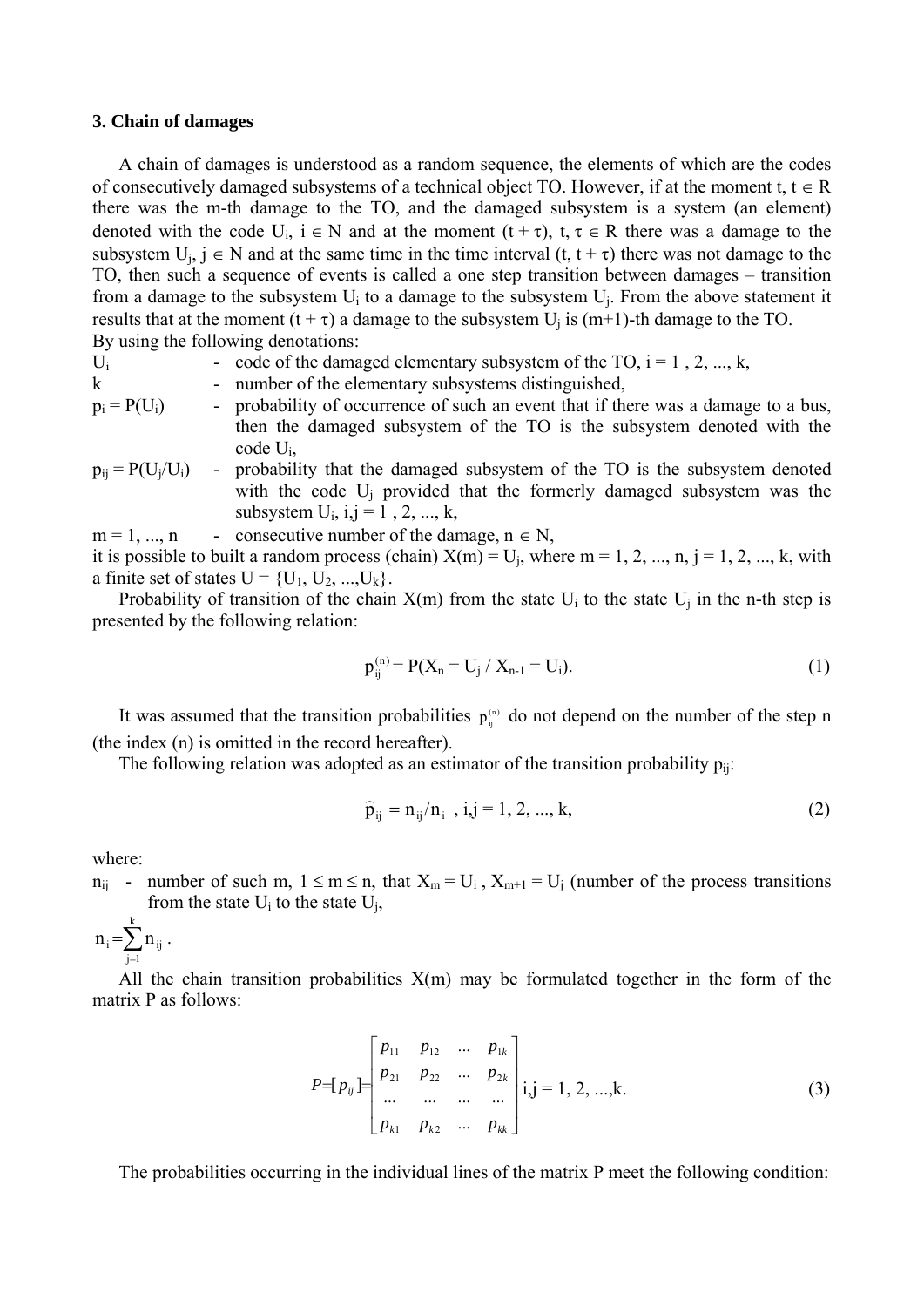$$
\sum_{j} p_{ij} = l, \ p_{ij} \ge 0. \tag{4}
$$

### **4. Selected investigation results**

On the basis of the investigation results the elements of the matrix P (3) were assessed by applying the relation (2) for the chain of damages with the number of the states  $k = 11$ . The matrix P of probabilities of state changes of the chain of damages is called the matrix of transitions between damages.

Because the analysed properties of the determined matrices for the particular subsets of the investigated vehicles are similar and in order to present more clearly the investigation results, the further part of the document presents the investigation results for a set of all the investigated vehicles.

The assessed values of the elements of the matrix  $P = [p_{ii}]$  of transitions between damages are is presented by the following relation:

|               | $\lceil 0, 28 \rceil$ | 0,02 | 0,24 | 0,14 | 0,02 | 0,03 | 0,02 | 0,07 | 0,14 | 0,05 | $0,05$ ] |     |
|---------------|-----------------------|------|------|------|------|------|------|------|------|------|----------|-----|
|               | 0,02                  | 0,25 | 0,25 | 0,14 | 0,01 | 0,04 | 0,04 | 0,08 | 0,17 | 0,03 | 0,03     |     |
|               | 0,02                  | 0,03 | 0,43 | 0,22 | 0,02 | 0,03 | 0,03 | 0,08 | 0,10 | 0,05 | 0,05     |     |
|               | 0,02                  | 0,03 | 0,34 | 0,32 | 0,01 | 0,04 | 0,03 | 0,08 | 0,09 | 0,05 | 0,05     |     |
|               | 0,02                  | 0,03 | 0,28 | 0,17 | 0,25 | 0,01 | 0,03 | 0,05 | 0,07 | 0,10 | 0,04     |     |
| $P=[p_{ij}]=$ | 0,02                  | 0,03 | 0,35 | 0,20 | 0,02 | 0,12 | 0,04 | 0,07 | 0,10 | 0,05 | 0,06     | (5) |
|               | 0,04                  | 0,02 | 0,21 | 0,17 | 0,02 | 0,05 | 0,25 | 0,08 | 0,10 | 0,07 | 0,04     |     |
|               | 0,02                  | 0,02 | 0,31 | 0,17 | 0,02 | 0,03 | 0,03 | 0,25 | 0,10 | 0,07 | 0,04     |     |
|               | 0,02                  | 0,05 | 0,25 | 0,16 | 0,02 | 0,04 | 0,03 | 0,08 | 0,31 | 0,04 | 0,06     |     |
|               | 0,02                  | 0,01 | 0,25 | 0,16 | 0,01 | 0,03 | 0,03 | 0,11 | 0,07 | 0,33 | 0,04     |     |
|               | 0,01                  | 0,03 | 0,27 | 0,19 | 0,01 | 0,03 | 0,02 | 0,06 | 0,11 | 0,05 | 0,27     |     |

## where:

 $i,j = 1, 2, ..., 11.$ 

On the basis of the analysis of the obtained results a significant difference between values of probabilities of transitions between damages  $p_{ii}$  and the values of unconditional probabilities  $p_i$  of occurrence of the damages to the distinguished systems was found. It refers to all the subsets of the investigated buses. The largest differences occur for the elements of the matrix P lying on its main diagonal. The values of those elements of matrix  $(p_{ii})$  are distinctly higher than the values of the unconditional probabilities  $p_i$  and than the values of other elements of the specific matrix column  $(p_{ii} > p_{ii}$ , for i≠j). The P matrix elements lying on the main diagonal represent assessments of probability of "reoccurrence" of a damage to the same bus system.

*Tab. 1. Quotient of the conditional*  $p_{ii}$  *and unconditional*  $p_i$  *probability* 

| $p_{ii}/p_i$ |
|--------------|
| 15,39        |
| 8,03         |
| 1,27         |
| 1,47         |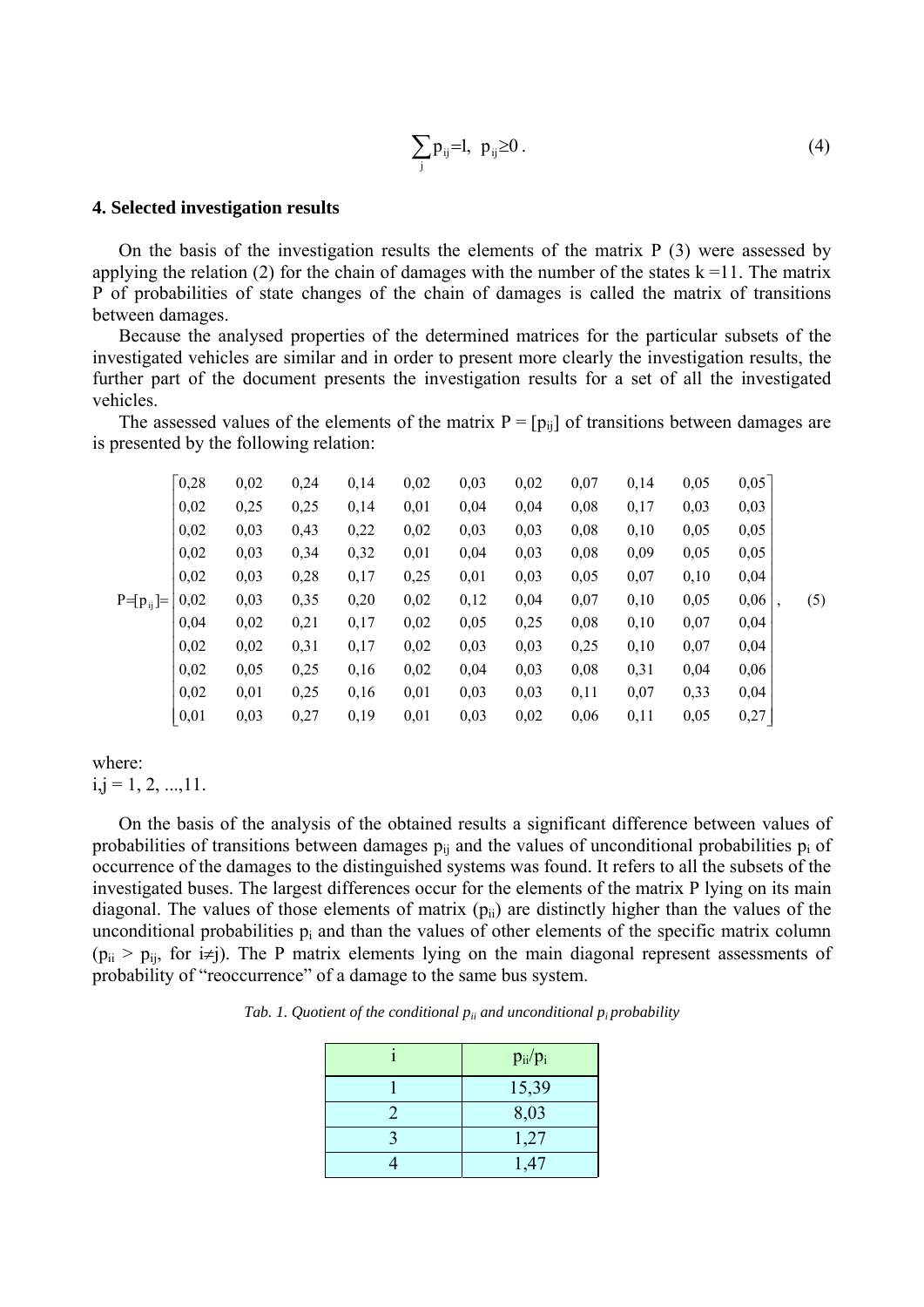| 5  | 17,14 |
|----|-------|
| 6  | 3,56  |
|    | 8,69  |
|    | 2,70  |
| Q  | 2,57  |
| 10 | 5,06  |
| 11 | 4,63  |

In scope of performance of the investigations a simulation of a chain of damages was carried out. The moments of damages to the subsystems of the TO were simulated. It was assumed that the damages to the subsystems of the TO are independent, and the times between the damages to the distinguished subsystems are exponential. Different values of the distribution parameters between damages to the particular subsystems were assumed. The resultant chain of damages was obtained by ranking the codes of damages according the moment of the damage occurrence. The matrix of probabilities of transitions between the states of the generated chain of damages was set. The determined values of the quotients  $p_{ii}/p_i$  oscillated around 1. Only with a small number of the state changes (with a smaller number of the state entries than 200) that quotient deviated by more than 5% from the value of 1.

The observed regularity, such that a damage to the subsystem  $U_i$  has influence on a repeated damage to that system is called the reoccurrence of damages [2]**,** [12].

The quotient of the conditional  $p_{ii}$  and unconditional  $p_i$  probability, that is  $MP_i = p_{ii}/p_i$  was adopted as a measure of reoccurrence of damages.

The values of the quotients  $p_{ii}/p_i$  determined for the analysed bus systems are gathered in the Table 1.

## **5. Summary**

It seems that the analysis of a chain of damages may be one of the elements to assess a maintenance subsystem in complex operation and maintenance systems of technical objects. The damage reoccurrence index, determined on the basis of a chain of damages, being a quotient of the conditional  $p_{ii}$  and unconditional  $p_i$  probability of a damage to an object may constitute a premise to take actions aimed at increasing the efficiency of the repairs performed in a maintenance subsystem.

It should be mentioned that on the basis of the value of the reoccurrence index  $MP_i$  the assessments concerning the maintenance subsystem should be formulated carefully. The determined values of that index may be burdened with a significant error in case of a small number of transitions between damages and for small values of probabilities pi.

On the basis of the analysis of the performance of the investigation object it may be stated that the possible reasons for the damage reoccurrence phenomenon are: limited scope of performing post-repair diagnosis, no reliable diagnostic information on the actual bus state, no reliable diagnostic information concerning the past states of a bus.

## **References**

- [1] Bobrowski, D., *Probabilistics in technical applications*, WNT, Warsaw 1986.
- [2] Grzegórski, J., Knopik, L., Landowski, B., *Reoccurrence of damages to the technical objects elements*, Conference Diagnostics '94 nt.: "Diagnosis of Working Machines and Vehicles ", Borówno 1994, KONFER Publishing House, Bydgoszcz 1994.